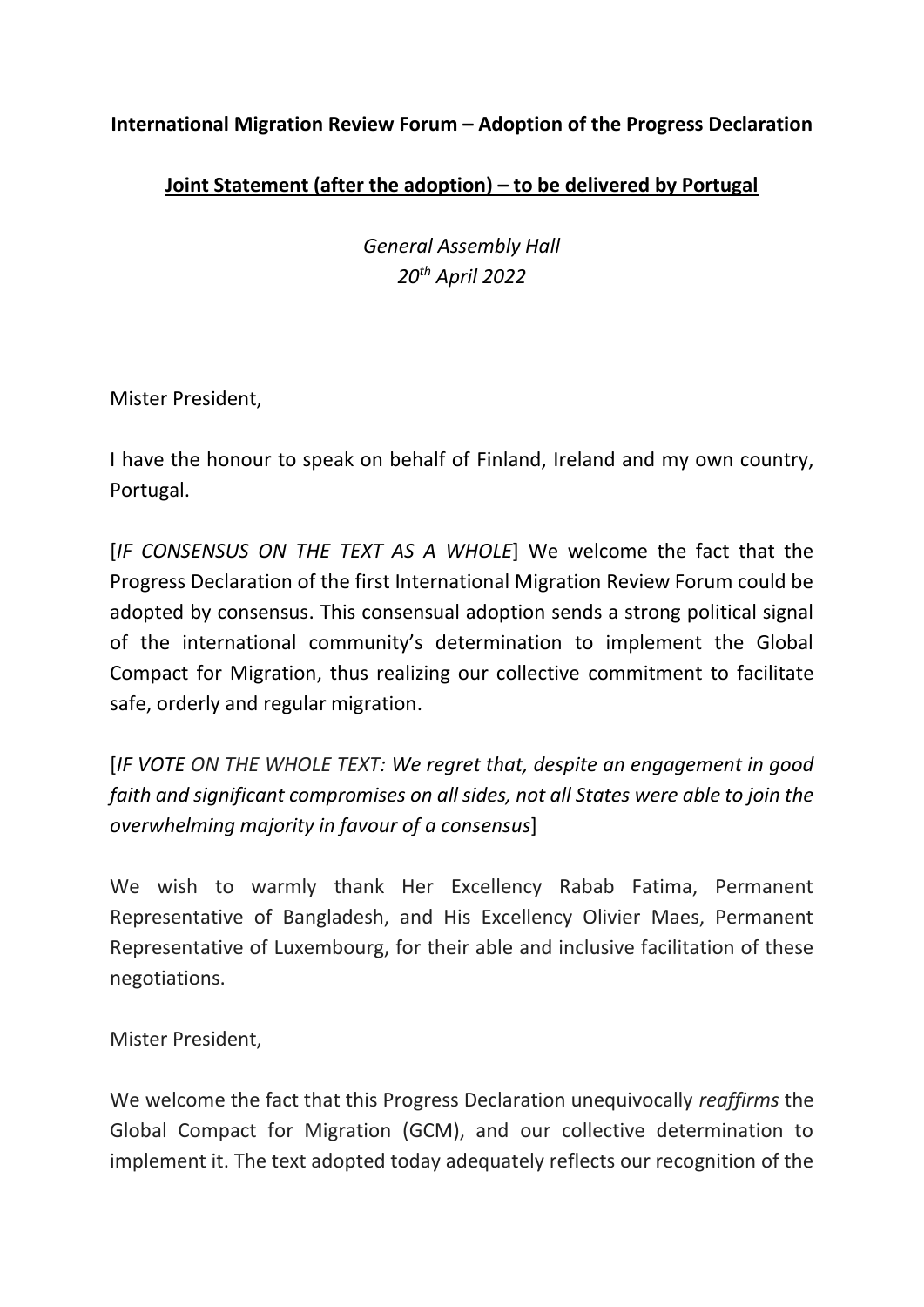positive contribution of the almost three hundred million [300 million] migrants to our societies and economies worldwide. It also reflects our duty to respect, protect and fulfil the human rights and fundamental freedoms of all migrants, regardless of their status.

[*IF PARAGRAPH 12 REMAINS AS DRAFTED*] Water scarcity has been linked to a 10% rise in migration worldwide, and as climate change further exacerbates water scarcity in many parts of the world, the impact of water scarcity as a driver of migration is due to increase. It is therefore important that we take steps to recognize and minimize these impacts in an effective and holistic manner.

[*IF PARAGRAPH 12 IS AMENDED TO EXCLUDE WATER: We regret that paragraph 12 was amended to exclude the important reference to water scarcity. Water scarcity has been linked to a 10% rise in migration worldwide, and as climate change further exacerbates water scarcity in many parts of the world, the impact of water scarcity as a driver of migration is due to increase. Failing to recognize this link in the progress declaration will make it considerably more difficult for us, as an international community, to address this important driver of migration in a comprehensive manner.*]

In its forward-looking section, the Declaration charts a clear path forward, with twenty-two [22] specific commitments that provide clear guidance on the areas that we have collectively identified as priorities, and where more action is needed to fully implement the GCM. In this Declaration,

- − We commit to building on the promising practices from the COVID-19 pandemic, thus building back better;
- − We commit to enhancing migrant participation;
- − We commit to strengthening information, support and services that contribute to migrants' integration;
- − We commit to eliminating all forms of discrimination targeted against migrants and diasporas;
- − We commit to diversifying the availability of pathways for safe, orderly and regular migration;